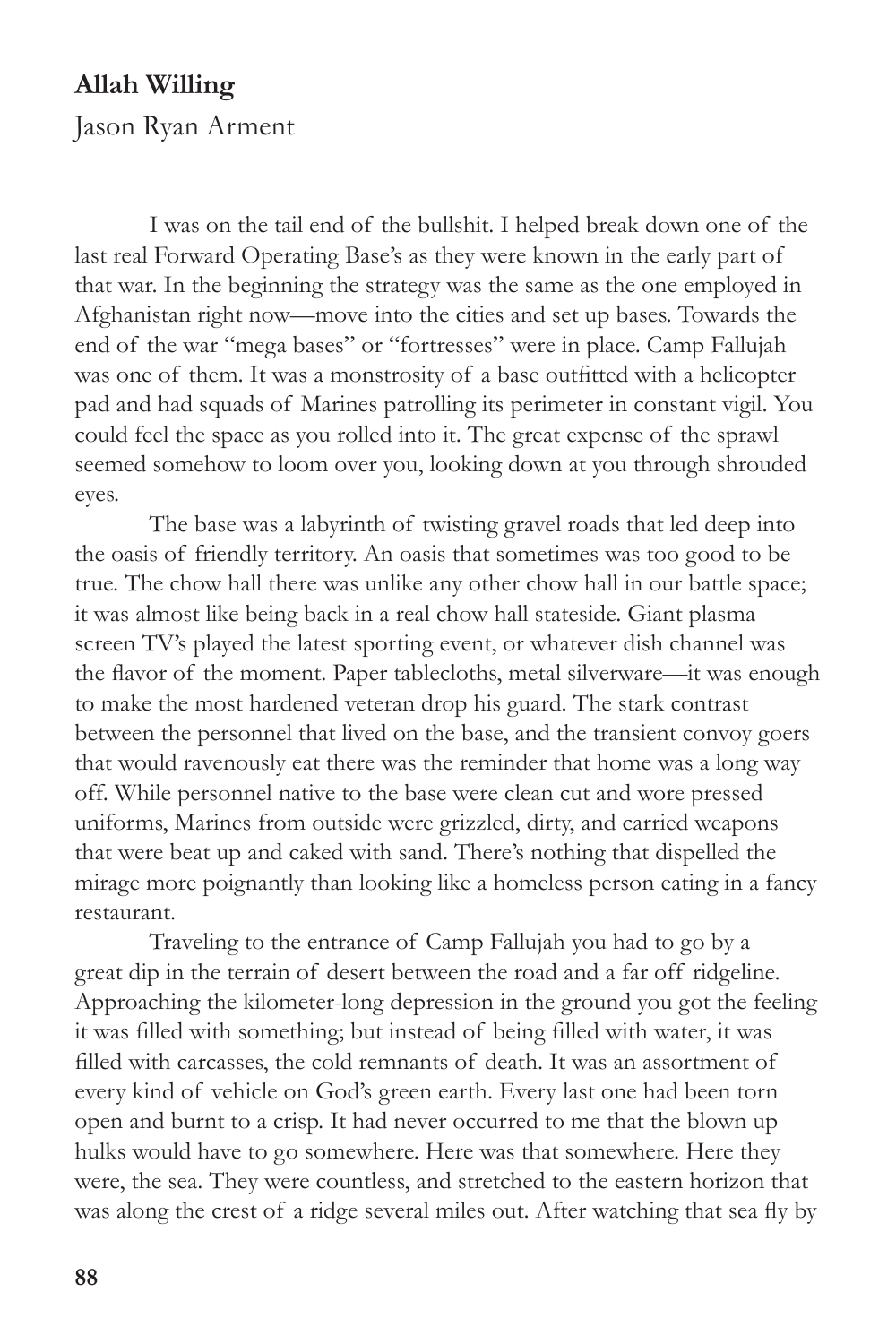you for twenty minutes you would roll underneath several checkpoints. Bases with scenes like that at their gates made it so much safer for us in the end. No one in their right mind would try to roll up in to that base, not even a suicide bomber. You just couldn't make it.

The tail end of that bullshit was a mass exodus. Everyone who wasn't attached to a battle space that was getting broken-down got pushed out of where they were. It was called, by some, an egress, or a withdrawal. Anyone who was there can describe breaking down command outposts like it was going out of style. We couldn't do it fast enough, and we weren't leaving anything behind. Not us marines; we wouldn't leave anything for the dinks, not now, not ever - except we weren't calling opposition forces dinks anymore. The names we used to dehumanize them had changed, but the concept remained the same. We made them different somehow so we could justify acting like they were no better than cockroaches that we scraped off the soles of our boots. So as we stripped the copper wire that ran all through the base we cursed them, calling them names that were not their own. We were told that we should believe everything we didn't strip would be made into some kind of killing device. Then a "terrorist" would wear it into a meeting inside Fallujah and smoke half of 1/5, or 3/5, or whoever was holding down that hornets nest of pissed off Arabs who were all out of give-a-fuck. And if it wasn't used for that, it would be strapped to some female who would bear hug an Iraqi police officer who was barely 18 and then show some love by detonating. Suicide bombers heads pop straight off like dandelions when they detonate, and that shit is just bad for business. As soon as you have haji heads blasting off around you like party streamers, you have somehow failed yourself. Somewhere along the line you let yourself down and the hajis knew it. Those clever little guys didn't pull any punches. You had become complacent, and now they were going to make you pay. They were going to bring the pain like you had never felt, in ways you had only imagined in nightmares. We were told the time to not blow it was the present. So we stripped out everything that wasn't bolted down as if it was decay in an aching tooth.

But that's not the picture that got sent up to battalion. No sir. It didn't get a picture of how our fine boys were "egressing," or "getting the fuck out of there." Battalion got pictures of me on the front berm of the FOB, parking my vehicle between post one and two. We hadn't remembered to take any pictures that patrol; the sand storm was so thick you could cut it with your bayonet. All we had done was drive around for four god-forsaken hours in a brown out, not seeing, not doing a damn thing. We didn't even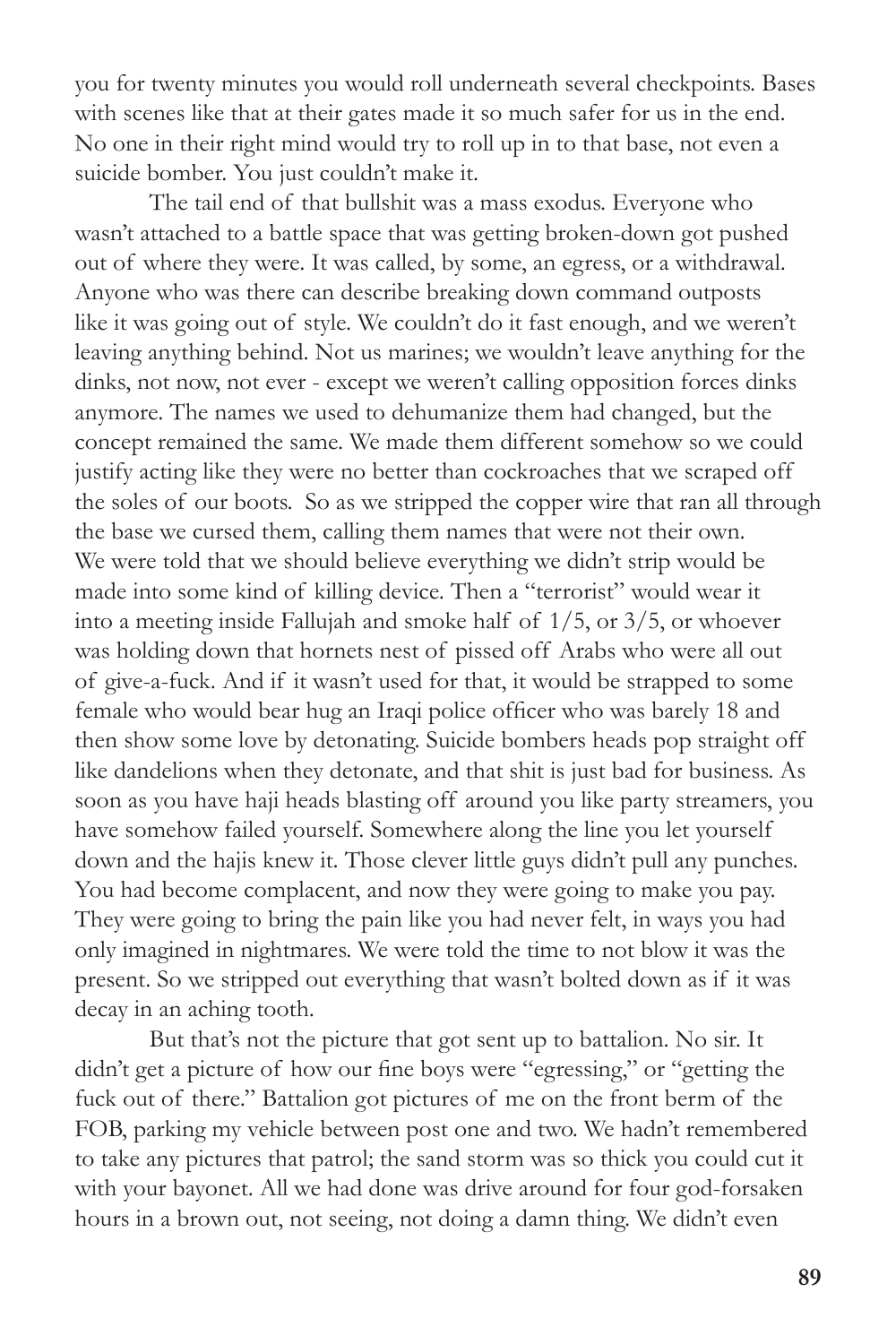watch the haj because those little brown men didn't come out in that weather; there was no point. We got back to the FOB, and realized, "Oh shit. Higher is all about us getting picks of current operations, because we're the squad that's digging weapon caches out of the ground like it's an Easter egg hunt and we're some kind of idiot savants who can feel where the steel is buried in the ground." So we posed on a berm inside of the actual FOB itself, and got a picture that made it all the way to higher, of me standing in front of the humvee, in the base. But you can't tell that in the pic, so battalion was happy. And that made America happy. That made every disgusting jerk off who was getting laid as high, wasted and happy as a pig rolling in its own feces.

The Marines that were there at the tail end of the bullshit knew better. Everyone knew better except the people who weren't there. They hadn't even thought to care how our leaving would be handled. So we just bounced. We did so short handed, and we put people in positions that were sloppy, unprofessional, and dangerous. We left entire companies in logistical darkness about how they would not be receiving supplies, or how they would manage a small command post with three quarters of their strength gone and no help on the way.

I remember waiting for my team leader, Rose, a tall man of twenty three with a good humored laugh and friendly-face, to get out of a patrol briefing that I was pointedly not invited to so we could get on the road. While I waited I sat on my bunk, in jail cell sized room I shared with five other men. I sat reading the parts of Orwell's Animal Farm where the pigs started to rewrite the rules and walk on two legs. In the chalk talk, our crooked Sergeant assigned Rose and I to the south end of a double blockade that would cut all traffic off on both sides of the road in order to cover the engineers who were tearing down the berm and gathering up the razor wire. The way things broke down left our Sergeant no responsibilities and plenty of time to sleep at the north end of the roadblock. As we walked out of the FOB to the trucks, the smell of diesel, dirt, and the nearby latrines wafted rudely through our noses; Rose informed me that we were doing it severely undermanned. He knew I was going to be pissed that we were getting hung out to dry in the center of the town, with no boots on the deck to haul our asses out of the fire and back to the half-torn-open FOB if Allah willed his children to play rough with us. I hadn't known at the time why I had been black balled from the meeting; looking back it was an amateur mistake not to realize what was going on.

We hit the center of town like we owned the place and threw up the first roadblock of concertina wire that would tangle people and even stop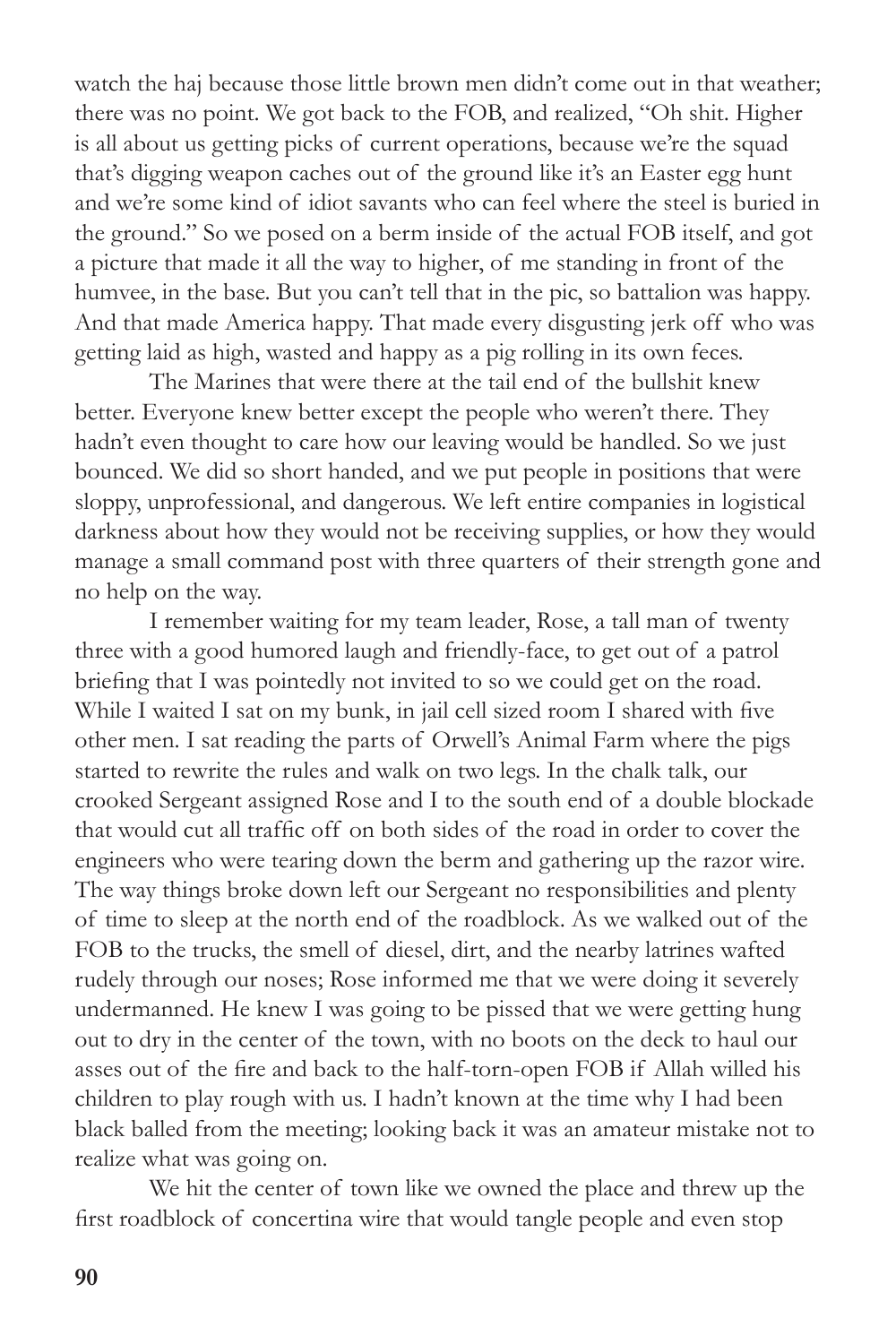tanks by getting in their tracks. The second one required us to dismount and stand in the streets; just Rose and I, because we only had an undermanned Mine Resistant Ambush Protected vehicle at our end the blockade. Then it was Larkin and his huge nose in the turret, and Doc Martinez as the medic. Medics aren't supposed to be used in aggressive roles according to the rules of war as set by the Geneva Convention. We had to bend the rules a little bit, and left Doc guarding the back door of the MRAP, with Larkin in the turret behind the machine gun. That left no one in the driver's seat—the vehicle dead in the water—as we cleared out an intersection of cars that had for some reason stopped and refused to move.

With all of this on our minds we dismounted. We didn't just get out of the trucks. We exited our vehicles like UFC fighters entering the ring for the championship bout. I hit the ground with my 9 mill already out and in my drop pouch that hung from the right side of my body armor. This is where Marines excel: violence and intimidation. It was up to Rose to keep his head, and talk nice with whomever could be talked into compliance. I was there to put bodies in motion.

Rose took the right side of the street. I wasn't about to talk to the family he was going to kick off of their front porch and make go inside for the reminder of the night. There were few people outside of their homes playing soccer or mulling about, and we were glad for that. Out of their cars people were generally harder to deal with. I took the left side with the southbound cars standing still in it, stacked two abreast and more than thirteen deep. I had to move these cars south across the intersection so we could set up the blockade. I went up to someone's car, and motioned him forward. No one would move so I pulled out my pistol and started asking questions angrily. A shop owner who had walked outside to see the commotion clued me in that a giant convoy was sitting across the intersection. The haj could tell we were trying to clear the streets, and I think they wanted us to get the giant convoy out of there as well. The sooner they could go back to gutting animals and readying them for the evening meal, the happier they would be.

I walked over to a beat up blue Toyota and told the driver to pull forward. He looked me in panic. "What are you talking about? Have you lost your mind?" I could read it all in the man's sun worn face as sweat dripped down it. He wasn't so much upset with the question as the idea. If I got it into my head that he was going to ram a car, he knew I was going to make him ram another vehicle in order to clear a path. He understood this. I understood this. Everyone on that street understood this. They also knew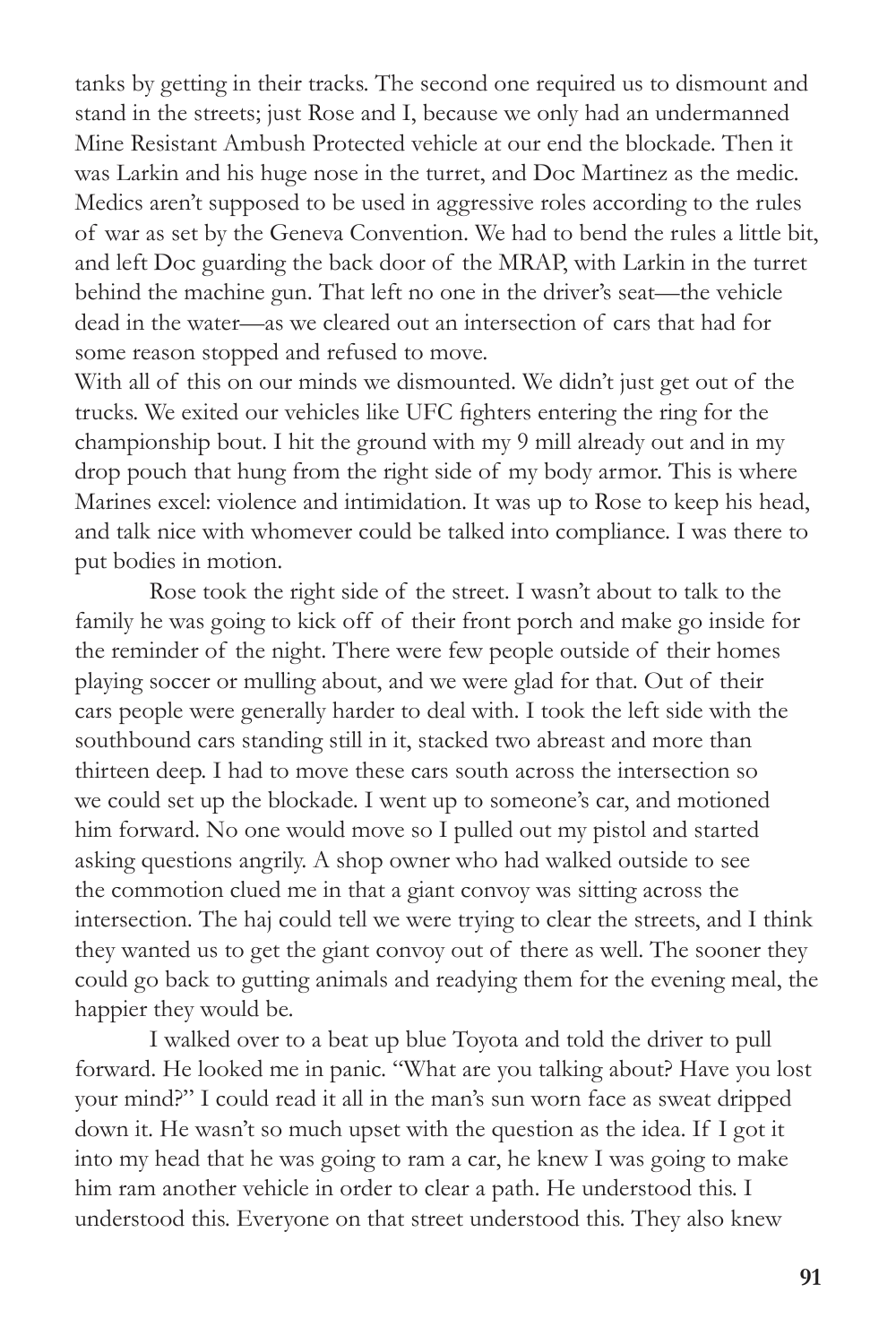that I wasn't going to just start smoking innocents. They didn't know one hundred percent for sure, but it could be assumed I probably wasn't going to redecorate his dashboard with the beef cranberry of his brains just yet. That just wasn't on the menu as things then stood. So the car sat there, and the people standing in the dusty street stared at me. I felt heat rise up my back into my head, my pulse made my vision distort in a rhythmic twisting, and I became angry at the world as one thing became certain: I was going to move that man.

Jackie the Iraqi was going to be the link in the chain that forced the cars in front of him forward, and lead the charge for the cars behind him. It was going to be heroic for this middle age haji to summon forth the intestinal fortitude to do this, but I was going to help him. I was going to storm over to my vehicle. I was going to tell Larkin to cover me. He was going to say "I've got your back." I was going to throw open my door, and toss the nine on the seat. I was then going to grab my M-16 A4 service rifle, and slam a thirty round high capacity magazine into it. And that's exactly what I did. I drove my heels into the deck on the way over. Larkin told me that it was Apocalypse across the intersection - the unit call sign for battalion personal safety attachment, the small army that guarded the Battalion commanding officer. My nine clanged off the metal of the middle console, and the first round in my magazine slid into the chamber like a finger into a virgin on prom night. I was ready to bring the law to those who had it not.

The courage welled up in him. It started as a bubbling first as I started to drive my heels into the deck back over to him. I was about to make this man a fucking hero. Someone who was so brave he would no longer sit idle in line at the intersection to his town. He would advance forward, and brave the waiting guns of the unit who unbeknownst to him had the call sign of Apocalypse and that man was going to stand before them, an emissary for those who would no longer let the Americans impose on their personal lives. He tried to plead with me through the open car window, calloused hands flashing in panic as he conveyed his terror to me. I would like to think he was pleading for the angel of death to pass over so that he could go on to take part in some greater glory, that Allah had come to him, and told him that some day he would be used for some other purpose than standing up to those who thought they could tower over him. But I don't think that's what he was saying to me. I think he was saying that he wasn't ready to pull forward. Not until his path was clear of not only cars but also gun trucks.

That he wasn't ready to be a hero.

I looked at him and I thought no.